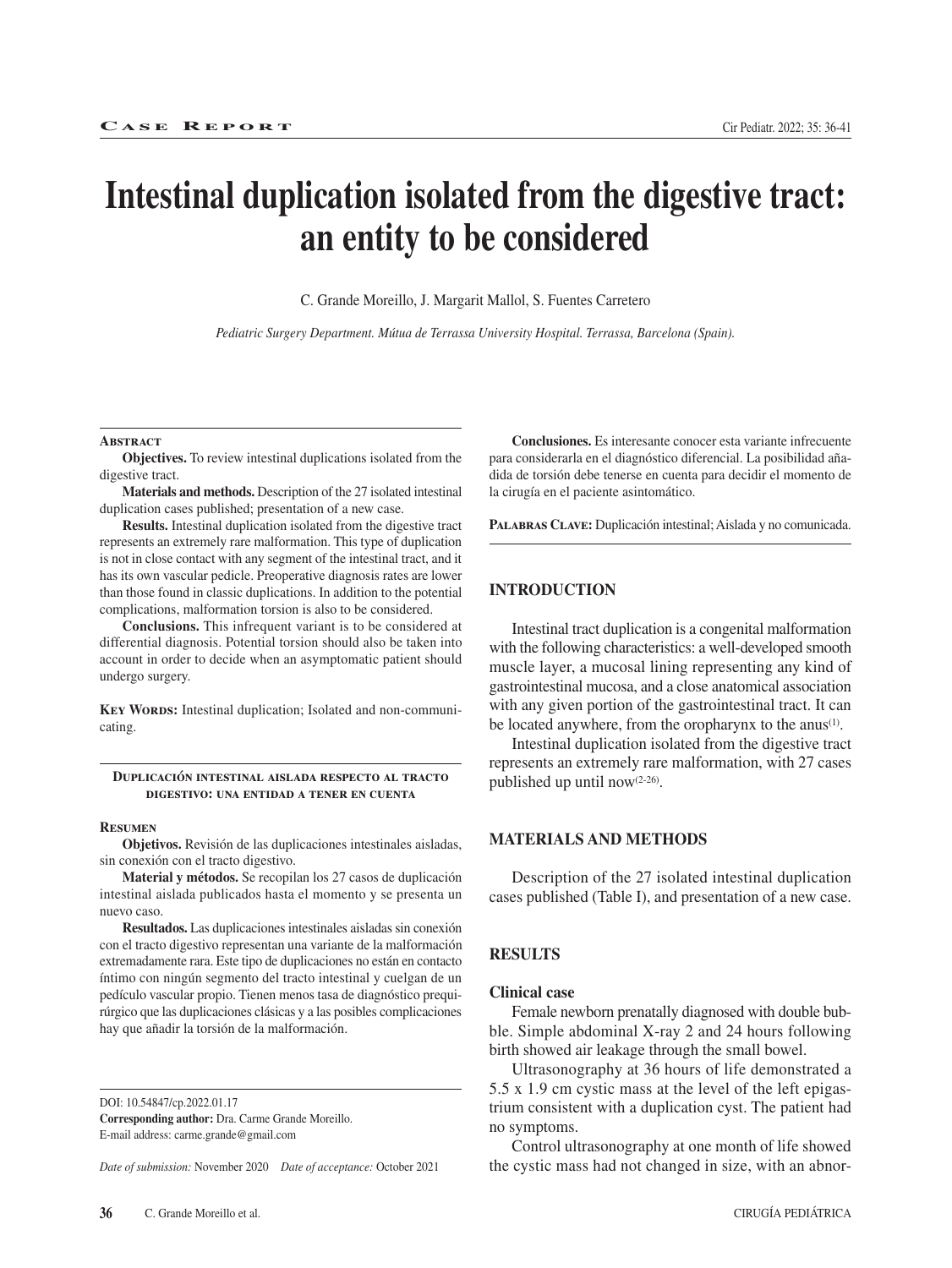|                                                                                                             | <b>Histology</b>                       | Duplication     | Duplication, antral mucosa | Duplication, antral mucosa                      | Duplication, gastric mucosa   | Duplication                                                            | Duplication               | Duplication, antral mucosa | Duplication, gastric mucosa | Duplication, mucinous cystadenoma                                      | Duplication, gastric mucosa | Duplication                        | Duplication               | Duplication               | Duplication               | Duplication                | Isolated: intestinal<br>Classic: gastric | Duplication               | Duplication, adenocarcinoma | Colonic duplication                                                    | Duplication, gastric mucosa | Gastric duplication, adenocarcinoma                                    | Duplication               | Duplication                   | Duplication                   | Duplication               | Gastric duplication, adenocarcinoma | Gastric duplication                                                                                          |
|-------------------------------------------------------------------------------------------------------------|----------------------------------------|-----------------|----------------------------|-------------------------------------------------|-------------------------------|------------------------------------------------------------------------|---------------------------|----------------------------|-----------------------------|------------------------------------------------------------------------|-----------------------------|------------------------------------|---------------------------|---------------------------|---------------------------|----------------------------|------------------------------------------|---------------------------|-----------------------------|------------------------------------------------------------------------|-----------------------------|------------------------------------------------------------------------|---------------------------|-------------------------------|-------------------------------|---------------------------|-------------------------------------|--------------------------------------------------------------------------------------------------------------|
| Literature review.<br>Table I.                                                                              | multiple<br>Single/                    | Single          | Single                     | Single                                          | Single                        | Single                                                                 | Multiple                  | Single                     | Single                      | Single                                                                 | Single                      | Single                             | Single                    | Single                    | Single                    | Single                     | Multiple                                 | Single                    | Single                      | Single                                                                 | Single                      | Single                                                                 | Multiple                  | Single                        | Single                        | Single                    | Single                              | Single                                                                                                       |
|                                                                                                             | Association                            | $\frac{1}{2}$   | $\overline{a}$             | $\mathsf{S}^{\mathsf{O}}$                       | $\overline{M}$                | Intestinal malrotation                                                 | Vertebral abnormalities   | $\overline{\mathsf{x}}$    | $\overline{M}$              | $\rm \stackrel{\circ}{\rm \stackrel{\circ}{\rm \scriptscriptstyle M}}$ | $\overline{\mathsf{z}}$     | $\overline{N}$                     | $\frac{1}{2}$             | $\tilde{z}$               | $\frac{1}{2}$             | $\overline{N}$             | $\rm \stackrel{\circ}{X}$                | $\overline{\mathsf{X}}$   | $\overline{a}$              | Horseshoe kidney                                                       | $\overline{R}$              | $\mathsf{S}^{\mathsf{O}}$                                              | $\overline{N}$            | $\mathsf{S}^{\mathsf{O}}$     | $\rm \stackrel{\circ}{Z}$     | $\overline{M}$            | $\overline{a}$                      | $\tilde{z}$                                                                                                  |
|                                                                                                             | $\emph{Shape}$                         | Cystic          | Cystic                     | Cystic                                          | Cystic                        | Tubular                                                                | Cystic                    | Cystic                     | Cystic                      | Cystic                                                                 | Cystic                      | Tubular                            | Tubular                   | Cystic                    | Cystic                    | Cystic                     | Cystic                                   | Cystic                    | Cystic                      | Tubular                                                                | Cystic                      | Cystic                                                                 | Cystic                    | Cystic                        | Cystic                        | Cystic                    | Cystic                              | Cystic                                                                                                       |
|                                                                                                             | Location                               | Retroperitoneal | Retroperitoneal            | Treitz                                          | Treitz                        | Terminal ileum                                                         | Treitz, ileum, thorax     | Ileum                      | Retrogastric                | Terminal ileum                                                         | Retrogastric                | <b>Ileocecal</b>                   | <b>Ileocecal</b>          | Retroperitoneal           | Retroperitoneal           | Descending colon mesentery | Ileal mesentery                          | Terminal ileum            | Mesentery                   | Ascending colon                                                        | Terminal ileum              | Subgastric                                                             | Greater omentum           | Retropancreatic               | Inferior pancreas             | Ileal mesentery           | Pancreas                            | Retroperitoneal                                                                                              |
|                                                                                                             | Preoperative<br>diagnosis              | $\frac{1}{2}$   | $\tilde{z}$                | $\tilde{z}$                                     | $\mathcal{L}^{\circ}$         | $\tilde{z}$                                                            | Yes                       | $\tilde{z}$                | Yes                         | $\tilde{z}$                                                            | Yes                         | $\tilde{z}$                        | $\tilde{z}$               | $\mathsf{S}^{\mathsf{O}}$ | $\mathsf{S}$              | $\tilde{z}$                | $\overline{2}$                           | $\tilde{z}$               | $\mathsf{S}$                | $\tilde{z}$                                                            | $\mathsf{S}$                | $\tilde{z}$                                                            | Yes                       | $\tilde{z}$                   | $\tilde{z}$                   | $\mathsf{S}^{\mathsf{O}}$ | $\overline{2}$                      | $\tilde{z}$                                                                                                  |
|                                                                                                             | duplication<br>Prenatally<br>diagnosed | $\rm _{N}$      | $\overline{M}$             | $\mathop{\mathsf{S}}$                           | $\rm \stackrel{\circ}{\rm X}$ | $\overline{N}$                                                         | $\rm \stackrel{\circ}{X}$ | $\rm \stackrel{\circ}{X}$  | $\rm _{NO}$                 | $\rm _{N}^{\circ}$                                                     | Yes                         | $\rm \stackrel{\circ}{\mathbf{Z}}$ | $\rm _{NO}$               | $\rm \stackrel{\circ}{X}$ | $\rm _{N}^{\circ}$        | $\rm \stackrel{\circ}{X}$  | $\mathop{\mathsf{S}}$                    | $\overline{N}$            | $\rm _{NO}$                 | $\overline{N}$                                                         | $\overline{M}$              | $\rm \stackrel{\circ}{\rm X}$                                          | $\rm \stackrel{\circ}{X}$ | $\rm \stackrel{\circ}{\rm X}$ | $\rm \stackrel{\circ}{\rm X}$ | $\mathsf{S}^{\mathsf{O}}$ | $\rm \stackrel{\circ}{X}$           | $\rm \stackrel{\circ}{\rm \stackrel{\circ}{\rm \stackrel{\circ}{\rm \stackrel{\circ}{\rm \scriptstyle X}}}}$ |
|                                                                                                             | Prenatally<br>diagnosed                | Yes             | Yes                        | Yes                                             | $\rm \stackrel{\circ}{Z}$     | $\rm \stackrel{\circ}{\rm \stackrel{\circ}{\rm \scriptscriptstyle M}}$ | $\rm _{N}^{\circ}$        | $\rm \stackrel{\circ}{X}$  | Yes                         | $\rm \stackrel{\circ}{\rm X}$                                          | Yes                         | $\rm _{N}^{\circ}$                 | $\rm \stackrel{\circ}{X}$ | $\rm _{N}^{\circ}$        | $\rm _{N}^{\circ}$        | $\mathop{\mathsf{S}}$      | $\rm \stackrel{\circ}{\rm X}$            | $\rm \stackrel{\circ}{X}$ | $\rm _{N}$                  | $\rm \stackrel{\circ}{\rm \stackrel{\circ}{\rm \scriptscriptstyle M}}$ | $\rm \stackrel{\circ}{X}$   | $\rm \stackrel{\circ}{\rm \stackrel{\circ}{\rm \scriptscriptstyle M}}$ | $\rm \stackrel{\circ}{X}$ | $\rm \stackrel{\circ}{\rm X}$ | $\rm _{N}$                    | $\rm \stackrel{\circ}{X}$ | $\rm \stackrel{\circ}{X}$           | $\rm \stackrel{\circ}{\rm X}$                                                                                |
|                                                                                                             | Year                                   | 1992            | 1992                       | 1999                                            | 2003                          | 2004                                                                   | <b>2004</b>               | <b>2004</b>                | 2005                        | 2007                                                                   | 2008                        | 2009                               | 2011                      | 2011                      | 2011                      | 2011                       | 2012                                     | 2012                      | 2012                        | 2013                                                                   | 2014                        | 2014                                                                   | 2016                      | 2017                          | 2018                          | 2018                      | 2019                                | 2020                                                                                                         |
|                                                                                                             | Authors                                | Duncan BW       | Duncan BW<br>$\sim$        | $\mathbf{z}$<br><b>Steiner</b><br>$\mathcal{E}$ | Kim SK<br>4                   | Menon P<br>$\mathbf{c}$                                                | Menon P<br>6              | Sinha A<br>$\overline{ }$  | Nakazawa<br>$\infty$        | Tomas D<br>$\circ$                                                     | Okamoto T<br>$10\,$         | Srivastava<br>$\Box$               | Gümüs<br>12               | $\rm Ko$<br>13            | Emoto K<br>$\overline{1}$ | Coleen K<br>$15 \,$        | $\mathop{\mathrm{Pant}}$<br>16           | Peng<br>$\overline{17}$   | <b>Blank G</b><br>$18\,$    | Kyriakos<br>$\overline{19}$                                            | Partk<br>$\Omega$           | Shin<br>$\overline{21}$                                                | Udiya<br>22               | щ<br>Weitman<br>23            | Sasaki<br>24                  | Xiao-Ming<br>25           | Nakashima<br>$\frac{5}{2}$          | Fazal<br>27                                                                                                  |
| Intestinal duplication isolated from the digestive tract: an entity to be considered<br>VOL. 35 No. 1, 2022 |                                        |                 |                            |                                                 |                               |                                                                        |                           |                            |                             |                                                                        |                             |                                    | 37                        |                           |                           |                            |                                          |                           |                             |                                                                        |                             |                                                                        |                           |                               |                               |                           |                                     |                                                                                                              |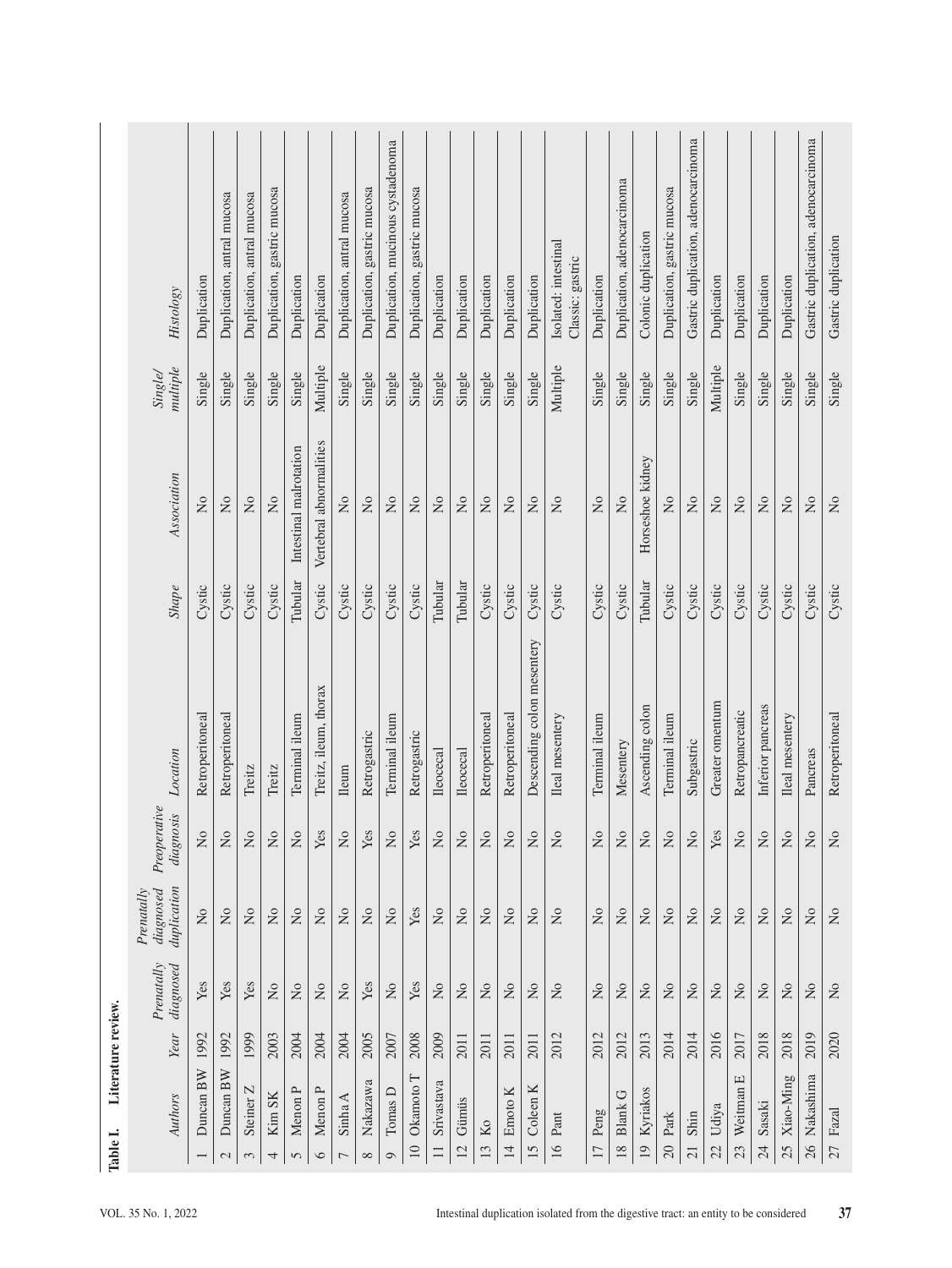

**Figure 1.** Abdominal ultrasonography at 1 month of life.

mal 5 mm communication with an intestinal structure (Fig. 1).

The family did not attend the following controls until the patient had turned 1 year old, when a new ultrasonography was carried out. It showed a 10 x 4 cm cystic image at the left hypochondrium, anterior to the kidney. Since it had doubled in size, surgery was indicated.

An exploratory laparoscopy was carried out. It showed a large cyst at the left upper quadrant. The lesion was dissected until the angle of Treitz. No association with any portion of the gastrointestinal tract was found. Following conversion to open surgery, dissection was pursued. The cyst extended to the mesenteric root, where its vascular pedicle came from. No association with any intestinal loop or other organs was noted (Fig. 2).

Pathological examination demonstrated the presence of a cystic formation consisting of a smooth muscle wall – made up of two layers, with nerve plexuses between them –, along with another layer of smooth muscle tissue with a hypertrophic muscularis mucosae morphology at the subepithelial region. On the surface, gastric antral mucosa was identified, with a mild lymphocytic infiltrate in the lamina propria. No intestinal mucosa was observed. There were no signs of dysplasia or malignity.

Postoperative progression was favorable. The patient tolerated food reintroduction after 24 hours, and she was discharged three days following surgery.

# **LITERATURE REVIEW**

A literature review was carried out. It showed 27 similar cases published up until now – 14 pediatric cases and 13 adult cases<sup>(2-26)</sup> (Table I).



**Figure 2.** Surgical specimen.

Of the 14 pediatric cases, 5 had been prenatally diagnosed with abdominal cystic mass(2,3,7,9), one of which was managed as an intestinal duplication<sup>(9)</sup>.

In two adult patients, diagnosis was achieved incidentally $(8,17)$ . In the other patients, both adult and pediatric, diagnosis was established based on clinical signs (74%), but duplication was suspected before surgery in three cases only(5,7,21). None of the patients was diagnosed with intes-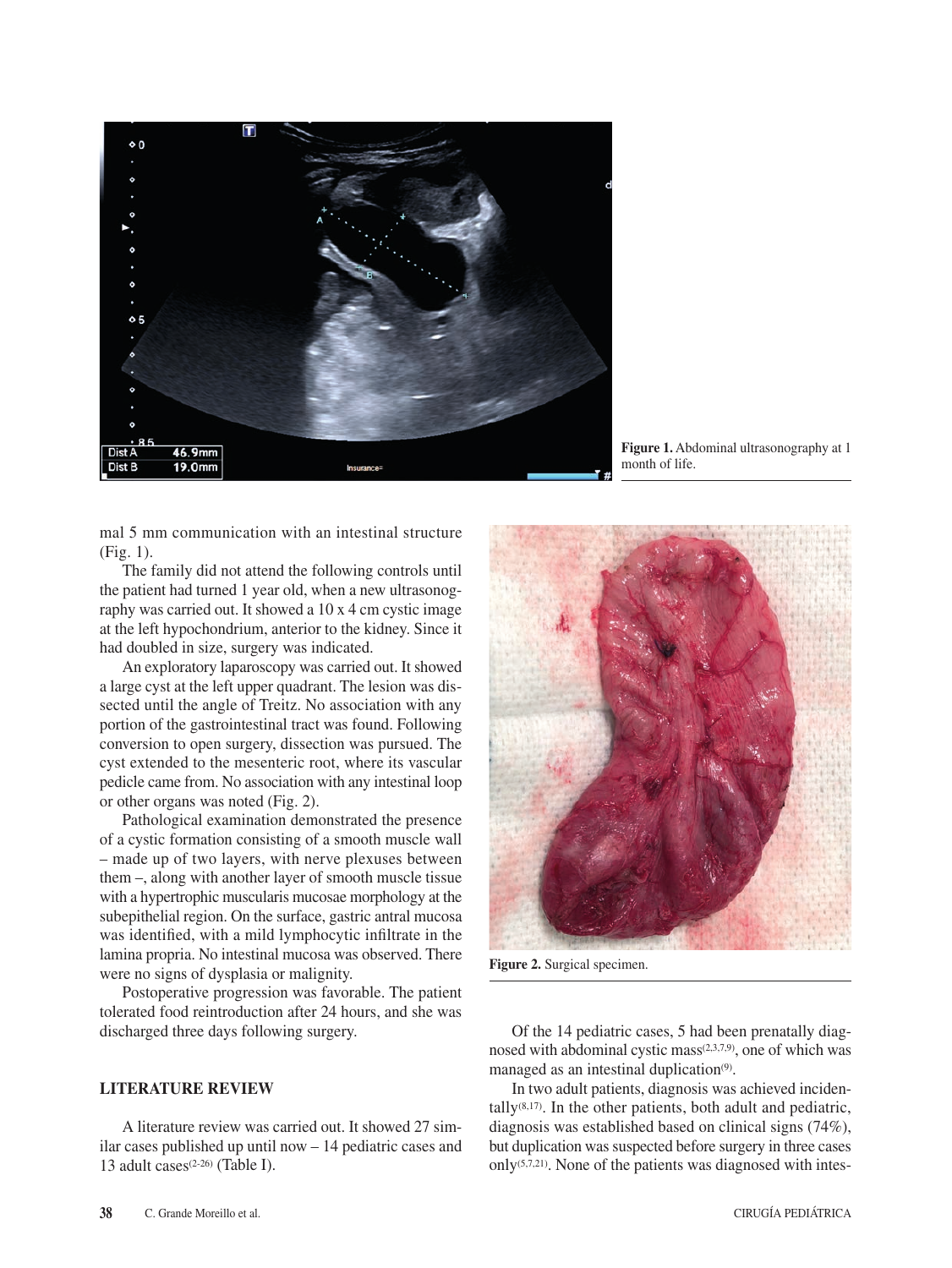

**Figure 3.** Location of duplications in the series.

tinal duplication isolated from the digestive tract. In four patients, an abdominal mass was found – it was palpated at birth in two<sup> $(5,6)$ </sup>, and at adulthood in the others<sup> $(4,14)$ </sup>. A 7-month-old boy had clinical signs of abdominal distension<sup>(5)</sup>. The other cases started with abdominal pain.

Emergency surgery was carried out in 3 out of the 27 patients. In a 4-day old boy with breastfeeding refusal and lethargy, an abdominal mass and severe anemia were found, with cyst bleeding during surgery $(6)$ . In the other two – an 18-month old boy and a 20-year old adult –, intestinal volvulus was suspected, and surgery demonstrated duplication torsion with necrosis<sup>(15,24)</sup>.

Three patients had multiple duplications(5,15,21). 23 were cystic and 4 were tubular. In three cases, it was associated with other malformations  $-$  intestinal malrotation<sup>(5)</sup>, vertebral and thoracic abnormalities<sup>(5)</sup>, and horseshoe kidney<sup>(18)</sup>, respectively.

Location is featured in figure 3. Of the three multiple duplications, one occurred at the ileal mesentery, one was located at the transverse mesocolon and the omentum, and the other one had various duplication cysts in the region of the angle of Treitz, the ileum, and the thorax.

The origin of the vascular pedicle varied. Vascularization came from the retroperitoneal area in eight cases, from the mesentery in six cases, from the angle of Treitz's area in two cases, and from the gastroepiploic arcade in one case. It was not specified in ten cases.

The final result of the histological analysis showed adenocarcinoma within the duplication in 3 out of the 27 cases, and mucinous cystadenoma with high grade dysplasia in one case.

# **DISCUSSION**

Intestinal duplication is a rare malformation. It may be located at any segment of the digestive tract, from the oropharynx to the anus. It can be single or multiple, cystic or tubular. Symptoms vary according to size, location, and mucosal type inside $(1)$ .

Most duplications share common characteristics, including the presence of a well-developed smooth muscle layer, a mucosal lining representing any kind of gastrointestinal mucosa, and a close anatomical association with any given portion of the gastrointestinal tract, with which they share vascularization(1). However, this last feature was not present in the duplications analyzed in this review.

The etiology of intestinal duplication remains unclear. Various hypotheses have been proposed, but the diverticulization theory – a persistent diverticulum at the intestinal mesenteric border, when it should be transitory – is the only one that could explain isolated intestinal duplication. Steiner suggested it could be caused by a torsion-like event or a vascular lesion at the proximal portion of the diverticulum(3).

Prenatal diagnosis of intestinal duplication is increasing thanks to the improvement of routine screening in the second trimester. Nevertheless, prenatal diagnosis is not an easy task, with only 20-30% of cases being diagnosed before birth<sup> $(27)$ </sup>. In addition, while detecting a cystic mass can be relatively simple, identifying its origin is much less so. Relationship with adjacent structures and time of occurrence, as well as cyst shape and size, can help achieve an accurate diagnosis. Various studies have analyzed the correspondence of prenatal ultrasound diagnosis with postnatal confirmed diagnosis, and have found a positive predictive value of approximately 70%(28,29). According to Catania(30), intestinal duplication cyst is the most poorly diagnosed intra-abdominal cystic mass.

Including the review and the new case, the cystic mass was prenatally diagnosed in 6 out of the 14 (42.85%) pediatric cases studied, but only one (7.14%) was diagnosed with intestinal duplication. This is a much lower proportion than that found in classic duplication, where prenatal diagnosis is achieved in 20-30% of cases.

The patient prenatally diagnosed with intestinal duplication underwent fetal magnetic nuclear resonance following ultrasound detection of an abdominal cystic mass. Various groups have reported the use of MNR as a second-line test in the diagnosis of malformations or fetal abnormalities. In their study, Hugele et al.(31) compared ultrasound diagnoses with fetal resonance and postnatal diagnosis, and found that fetal MNR plays a significant complementary role. In 26.5% of cases, it provides with diagnostic information regarding intra-abdominal cysts – especially supramesenteric lesions –, as it occurred with Okamoto's case<sup>(9)</sup>.

Abdominal ultrasonography also plays an important role in postnatal diagnosis. Duplication cysts are usually round or tubular, with a double wall<sup>(32)</sup>. However, even though this "gut signature" is characteristic, it is not pathognomonic, since it can be found as an artifact in other pathologies. This is what occurred in Park's case<sup>(19)</sup>,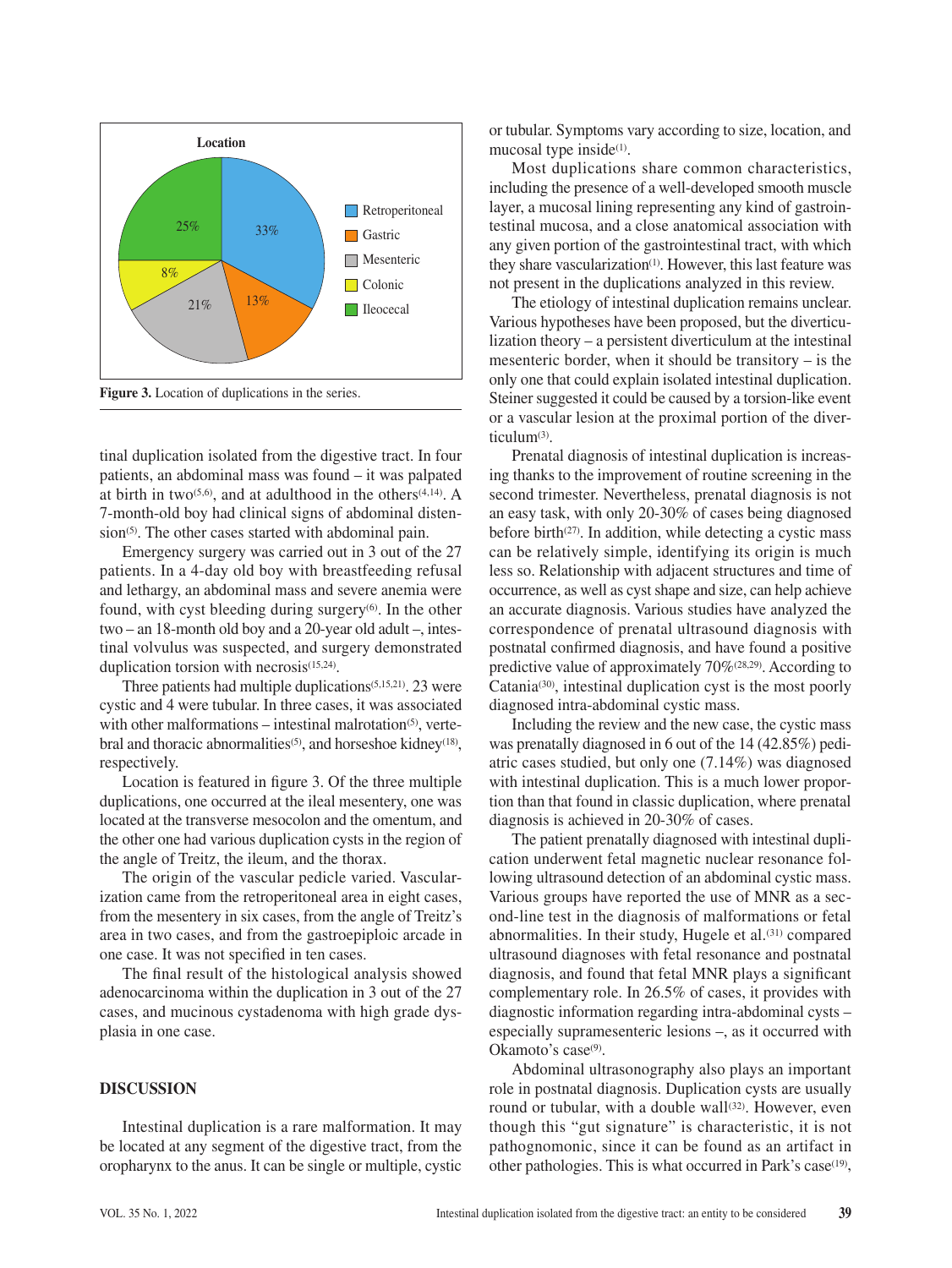where a cystic mass with a layered appearance was found, but it was managed as an ovarian torsion. Furthermore, complicated duplications may also lose this double layer as a result of infection, erosion, etc.(35).

With the improvement of ultrasonographers' technical skills, and in expert hands, new ultrasound signs for diagnosing duplication have been described<sup>(27)</sup>. Up to five layers can be seen: the echogenic, most internal layer – corresponding with the mucosa; a hypoechoic layer – the muscularis mucosae; the hyperechoic submucosal layer; the hypoechoic muscularis propria layer; and the most external layer – the hyperechogenic serosa. The separation of the muscularis mucosae between the cyst and the adjacent loop can also be visualized, revealing a typical Y-shaped image. However, this sign cannot be observed in isolated duplications, since there is no connection with any loop whatsoever. Finally, owing to the fact this is a dynamic exploration, peristalsis can be detected within the duplication, with concentric contractions of the cyst wall.

However, in spite of these improvements, only four cases (14.8%) in this review were diagnosed with intestinal duplication before surgery: one prenatally through MNR, two with prenatal diagnosis of intra-abdominal cystic mass – with the study being completed neonatally through ultrasonography or CT-scan –, and one at 10 weeks of life through ultrasonography and CT-scan.

Isolated duplication was not suspected in any of these cases.

In pediatric patients, CT-scan is not routinely carried out due to radiation, and MNR is not routinely performed as it requires sedation. However, they both play an important role in duplications at places where ultrasonography has limitations<sup>(35)</sup>.

Clinical signs of intestinal duplication are equally diverse as location. They can be either acute and life-threatening, or incidentally diagnosed. They can bring about symptoms as a result of compression of the neighboring structures, induce a volvulus, become perforated due to cyst congestion or mucosal ulceration in case of gastric or pancreatic heterotopia, and cause bleeding. Isolated duplications follow the same pattern in terms of symptoms, as it can be seen in this series: three required emergency surgery, two were incidentally diagnosed, and the others had clinical signs of abdominal pain, most times associated with vomit and abdominal mass at palpation. In the case of isolated duplications, potential torsion of the duplication cyst itself should also be taken into account, as it occurred in Pant and Xiao-Ming's cases<sup>(15,24)</sup>, which required emergency surgery.

Degeneration is also to be considered. In this series, there are three cases of adenocarcinoma<sup>(16,17,25)</sup> and one case of mucinous cystadenoma with high grade dysplasia $(8)$ , which accounts for 14.8%, all of them in adults. In our view, this proportion is large enough to support surgery, even in the absence of symptoms.

Today, there is no consensus as to when duplication should be resected in prenatally diagnosed patients. On the one hand, the possibility of developing a severe pathology such as volvulus, invagination, perforation, or bleeding supports early neonatal surgery. But on the other hand, it could be deferred in some asymptomatic patients, in order to avoid general anesthesia and surgery at such an early age, thus limiting the potential neurocognitive damage induced by general anesthesia at an early stage of neural development<sup>(35)</sup>. Nevertheless, the clinical progression of duplication cysts is unpredictable. Fahy et al. carried out a systematic review of patients prenatally diagnosed with intestinal duplication to analyze the reason for surgery and the age it had been indicated at. They found that 41% of patients had clinical signs before surgery. None of the parameters analyzed – duplication size, age at diagnosis, location, etc. – was demonstrated to be able to predict which patients could undergo observation prior to surgery, and which patients should undergo early surgery(36). None of the patients in Fahy's review had isolated duplication. Therefore, the possibility of malformation torsion was not even considered.

To sum up, intestinal duplications isolated from the digestive tract are an extremely rare malformation. They are even more difficult to diagnose – both prenatally and postnatally – than classic duplications, most likely as a result of how difficult it is to establish a clear relationship with the neighboring structures. In both cases, progression is uncertain, which means the best time for surgery is also unknown. Early neonatal MNR, without sedation, should be regarded as one of the initial diagnostic tools in patients prenatally diagnosed with intra-abdominal cystic mass, since it provides with further information about the condition.

It is important to understand this subtype of intestinal duplications and to have the possibility of malformation torsion in mind during the decision-making process.

# **REFERENCES**

- 1. Lund DP. Alimentary tract duplications. In: Coran AG, Adzick NS, Krummel T, Laberge J-M, Shamberger R, eds. Pediatric Surgery. Philadelphia: Saunders; 2012.
- 2. Duncan BW, Adzick NS, Eraklis A. Retroperitoneal alimentary tract duplications detected in utero. J Ped Surg. 1992; 27 (9): 1231-3.
- 3. Steiner Z, Mogilner J. A rare of completely isolated duplication cyst of the alimentary tract. J Ped Surg. 1999; 34(8): 1284-6.
- 4. Kim SK, Lim HK, Lee SJ, Park CK. Completely isolated enteric duplication cyst: case report. Abdom Imaging. 2003; 28: 12-4.
- 5. Menon P, Rao KL, Vaiphei K. Isolated enteric duplication cysts. J Ped Surg. 2004; 39(8): e: 5-7.
- 6. Sinha A, Ojha S, Sarin YK. Completely isolated, noncontiguous duplication cyst. Eur J Pediatr Surg. 2006; 16(2): 127-9.
- 7. Nakazawa N, Okazaki T, Miyano T. Prenatal detection of isolated gastric duplication cyst. Pediatr Surg Int. 2005; 21(10): 831-4.